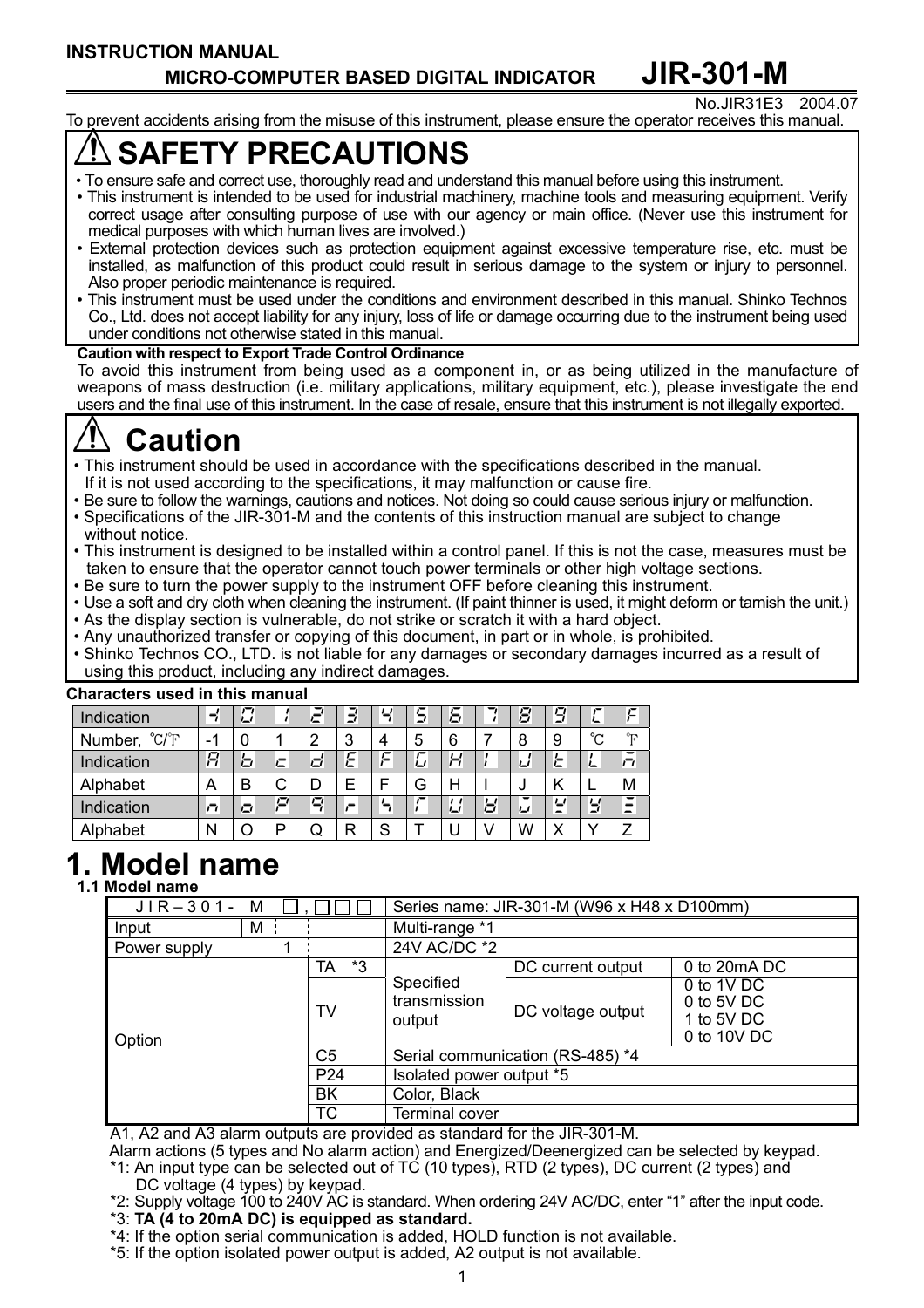## **1.2 How to read the model name label**

Model name labels are attached to the case and the inner assembly.



- 
- : Option, power supply ("1" is entered only for 24V AC/DC)
- : Serial No. (Only on the inner assembly)

# **2. Name and functions of the sections**



(1) **PV display**: Indicates the input value with a red LED.

- (2) **SV display**: Indicates the setting value with a green LED.
- (3) **A1 action indicator**: When A1 output is ON, a red LED lights up.
- (4) **A2 action indicator**: When A2 output is ON, a red LED lights up.
- (5) **A3 action indicator**: When A3 output is ON, a red LED lights up.
- (6) **HOLD indicator**: When PV HOLD (Hold, Peak hold, Bottom hold) output is ON, a yellow LED lights up.
- (7) **A1 setting indicator**: When A1 setting is indicated, a green LED lights up.
- (8) **A2 setting indicator**: When A2 setting is indicated, a green LED lights up.
- (9) **A3 setting indicator**: When A3 setting is indicated, a green LED lights up.
- (10) **Increase key**: Increases the numeric setting value.
- (11) **Decrease key**: Decreases the numeric setting value.
- (12) **MODE key**: Selects the setting mode or registers the setting value.
	- (To register the setting value or selected value, press the MODE key)
- (13) **FAST key**: Makes the setting value change faster while holding down Increase or Decrease key together.

# **Notice**

When setting the specifications and functions of this instrument, connect terminals 2 and 3 for power source first, then set them referring to "5. Setup" before performing "3. Mounting to control panel" and "4. Wiring".

# **3. Mounting to control panel**

# **3.1 Site selection**

- **This instrument is intended to be used under the following environmental conditions (IEC61010-1): Overvoltage category II, Pollution degree 2**
- Ensure the mounting location corresponds to the following conditions:
- A minimum of dust, and an absence of corrosive gases
- **•** No flammable, explosive gases
- Few mechanical vibrations or shocks
- No exposure to direct sunlight, an ambient temperature of 0 to 50°C (32 to 122°F) that does not change rapidly
- An ambient non-condensing humidity of 35 to 85%RH
- No large capacity electromagnetic switches or cables through which large current is flowing
- No water, oil or chemicals or where the vapors of these substances can come into direct contact with the instrument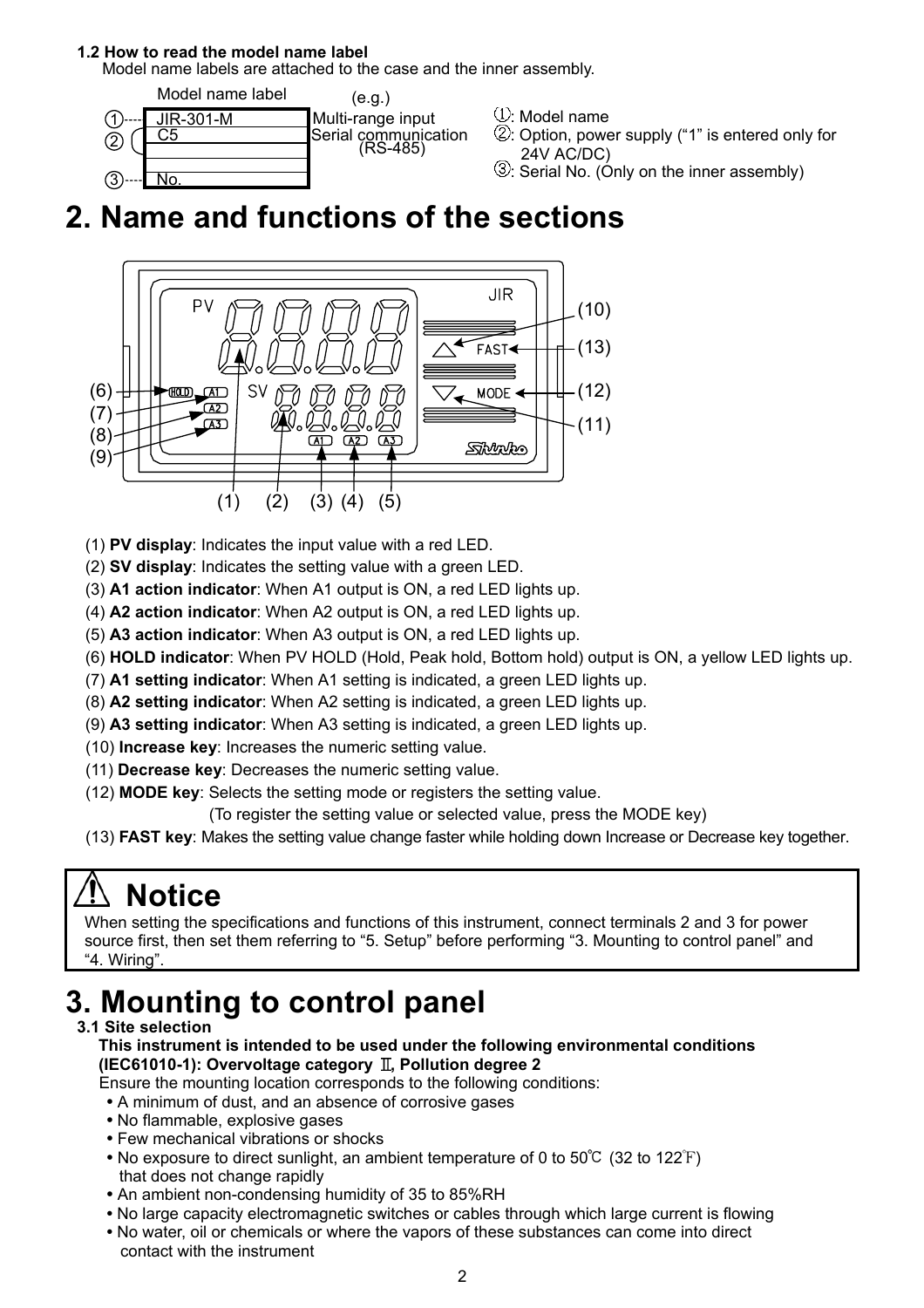# **3.2 External dimensions**



**3.3 Panel cutout** 

(Fig. 3.2-1)



 Lengthwise close mounting n: Number of units mounted

 $\infty$  |  $\Delta$ Caution: If lengthwise close mounting is  $\frac{\infty}{4}$  used for the instrument, IP66  $\sum_{n=1}^{\infty}$  specification will not be fulfilled.

# **3.4 Mounting**

Mount the instrument vertically to fulfill the Dust-proof/Drip-proof specification (IP66).

Mountable panel thickness: Within 1 to 15mm

Insert the instrument from the front side of the panel.

Attach the screw type mounting brackets by the holes at the top and bottom of the case and secure the instrument in place with the screws.



# **Warning**

**As the case is made of resin, do not use excessive force while screwing in the mounting bracket, or the case or screw type mounting bracket could be damaged. The torque is approximately 0.12N•m.**

# **4. Wiring**

# **Warning**

**Turn the power supply to the instrument off before wiring or checking it. Working or touching the terminal with the power switched on may result in severe injury or death due to Electric Shock.**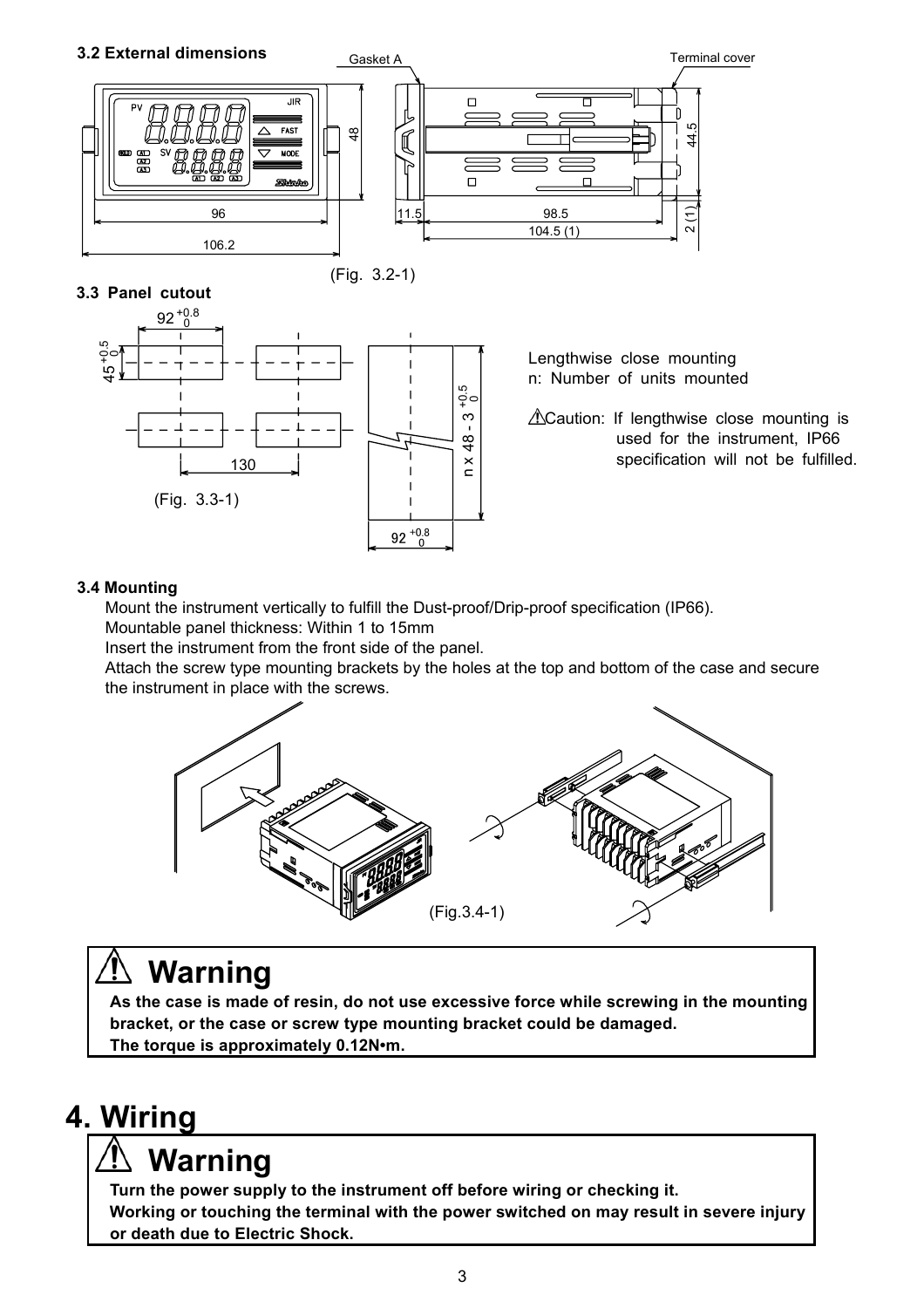

# **Notice**

- The terminal block of the JIR-301-M is designed to be wired from the upper side. The lead wire must be inserted from the upper side of the terminal, and fastened by the terminal screw.
- Use a thermocouple and compensating lead wire in accordance with the sensor input specification of this instrument.
- Use the 3-wire RTD which corresponds to the input specification of this instrument.
- This instrument does not have built-in power switch, circuit breaker or fuse. Therefore, it is necessary to install them in the circuit near the external instrument. (Recommended fuse: Time-lag fuse, rated voltage 250V AC, rated current 2A)
- 
- **When using a 24V AC/DC for the power source, do not confuse the polarity when it is DC. •** When using a relay contact output type, externally use a relay according to the capacity of the load to protect the built-in relay contact.
- When wiring, keep input wires (thermocouple, RTD, etc.) away from AC sources or load wires to avoid external interference.
- Do not apply a commercial power source to the sensor connected to the input terminal nor allow the power source to come into contact with the sensor.

#### **Lead wire solderless terminal**

Use a solderless terminal with an isolation sleeve in which an M3 screw fits as shown below.

| Solderless<br>terminal | Manufacturer                            | Model name | <b>Tightening</b><br>toraue | 3.2mm          |
|------------------------|-----------------------------------------|------------|-----------------------------|----------------|
|                        | Nichifu Terminal Industries COLTD.      | 25Y-3      | 0.6N•m                      |                |
| Y type                 | Japan Solderless Terminal MFG CO., LTD. | VD1.25-B3A | Max.                        | ന.             |
| Round                  | Nichifu Terminal Industries CO. LTD.    | .25-3      | .0 $N$ $\cdot$ m            |                |
| type                   | Japan Solderless Terminal MFG CO        | $.25 - 3$  |                             | Έig.<br>. 4-2` |

**5. Setup**<br>Wire the power terminals only. After the power is turned on, the sensor input characters and temperature unit are indicated on the PV display and the input range high limit value is indicated on the SV display for approx. 3s. (Table 5-1) (If any other value is set during the Scaling high limit setting, the set value is indicated on the SV display) During this time, all outputs and the LED indicators are in an OFF status. Indication will then start and the input value will be indicated on the PV display and alarm setting value will be indicated on the SV display.

**(Table 5-1)** 

| Sensor input                                                                          | PV display <sup>°</sup> C                                                      | SV display                                                                                            | PV display <sup>°</sup> F                                                                                                                      | SV display                                                                                                   |        |
|---------------------------------------------------------------------------------------|--------------------------------------------------------------------------------|-------------------------------------------------------------------------------------------------------|------------------------------------------------------------------------------------------------------------------------------------------------|--------------------------------------------------------------------------------------------------------------|--------|
| Κ<br>J<br>R<br>S<br>B<br>E<br>N<br>$PL-II$<br>C (W/Re5-26)<br>Pt100<br>JPt100         | Έ<br>と<br>C<br>ئی<br>r<br>ь<br>Ē<br>n<br>PLZE<br>c<br>PΓ<br>£<br>PF E<br>JPF.E | 13 70<br>1000<br>1750<br>1750<br>1820<br>800<br>чада<br>1300<br>1390<br>23 15<br>8500<br>850<br>500,0 | Έ<br>۴.<br>Е<br>F<br>ப<br>$\,\,\varepsilon$<br>F<br>F<br>F<br>F<br>F<br>b<br>E<br>F<br>n<br>PL 2F<br>۴<br>с<br>PΓ<br>F<br>PE F<br><i>JPF.F</i> | 2500<br>1500<br>1800<br>3200<br>3200<br>3300<br>1500<br>7500<br>2300<br>2500<br>4200<br>9999<br>1500<br>9000 | (Table |
| 4 to 20mA DC<br>0 to 20mA DC<br>0 to 1V DC<br>0 to 5V DC<br>1 to 5V DC<br>0 to 10V DC | upr c<br>4208<br>O2OR<br>18<br>Ω<br>Ω<br>58<br>58<br>108<br>C.                 | 500<br>Scaling high<br>limit value                                                                    | upr F<br>4208<br>O2OR<br>18<br>П<br>Ο<br>58<br>58<br>108                                                                                       | 900<br>Scaling high<br>limit value                                                                           |        |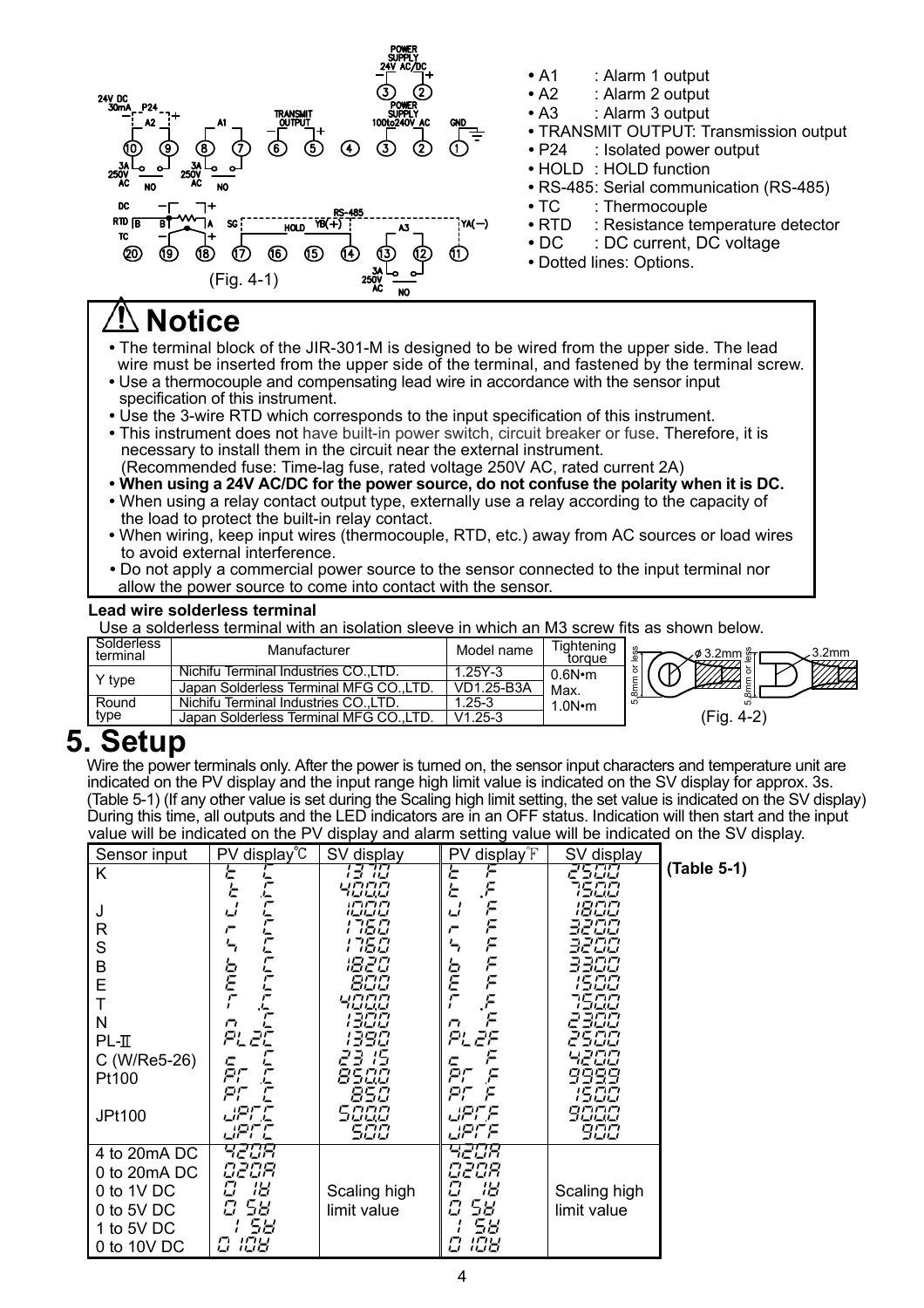# **5.1 Setup flowchart**





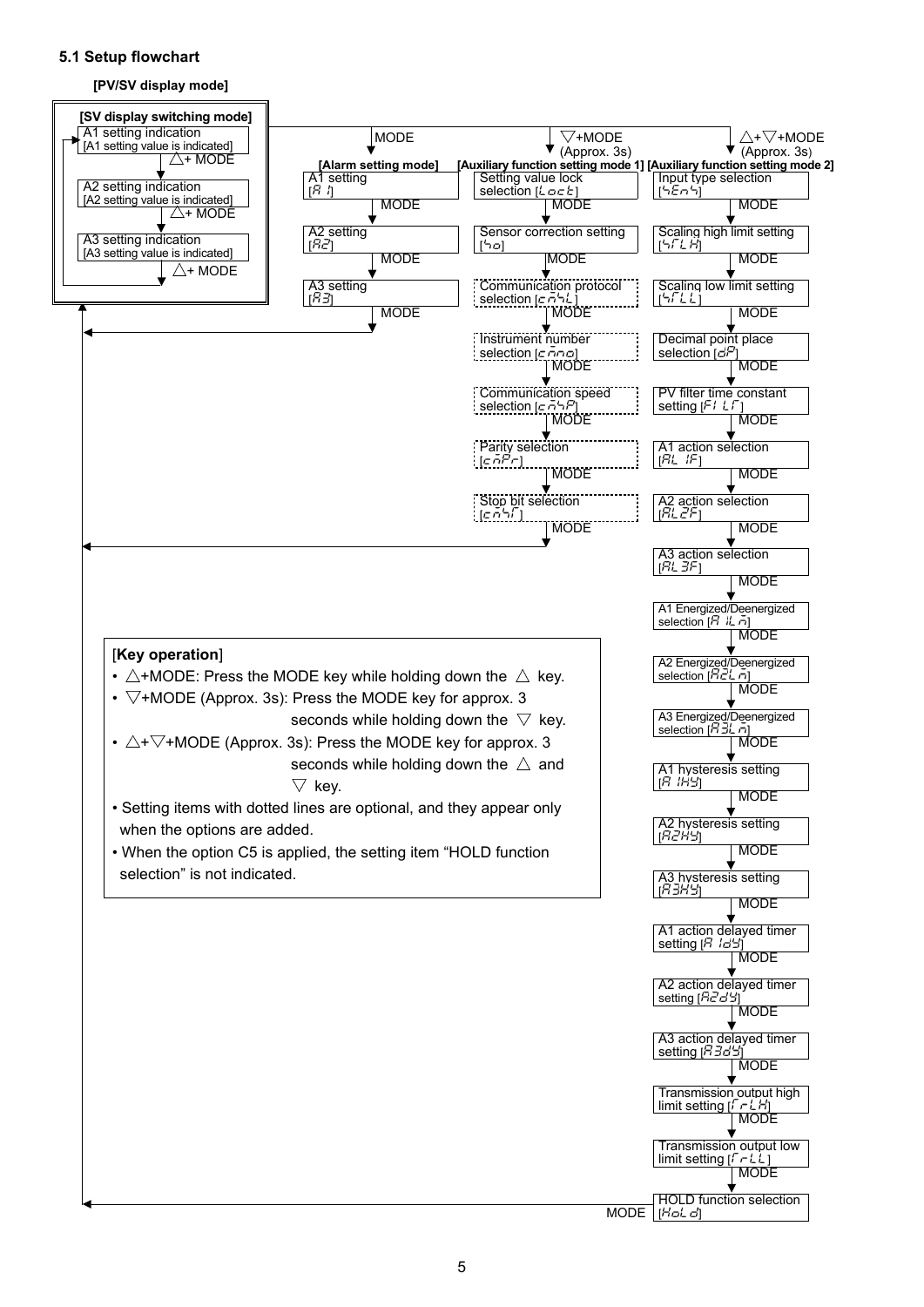# **5.2 Alarm setting mode**

| <b>Character</b> | Name, Function, Setting range                                                                                                                                                                                         | Default value |
|------------------|-----------------------------------------------------------------------------------------------------------------------------------------------------------------------------------------------------------------------|---------------|
| 8 I              | A1 setting<br>• Sets A1 output action point.<br>. Not available if No alarm action is selected in A1 action selection.<br>$\bullet$ Refer to (Table 5.2-1).                                                           | 0°C           |
| R2               | A2 setting<br>• Sets A2 output action point.<br>• Not available if the option Isolated power output is applied, or<br>if No alarm action is selected during A2 action selection.<br>$\bullet$ Refer to (Table 5.2-1). | 0°C           |
| RЗ               | A3 setting<br>• Sets A3 output action point.<br>• Not available if No alarm action or High/Low limit range alarm is<br>selected during A3 action selection.<br>$\bullet$ Refer to (Table 5.2-1).                      | $0^{\circ}$ C |

### **(Table 5.2-1)**

| <b>Alarm action type</b>      | <b>Setting range</b>                                  |
|-------------------------------|-------------------------------------------------------|
| High limit alarm              | Input range low limit to input range high limit value |
| Low limit alarm               | Input range low limit to input range high limit value |
| High limit alarm with standby | Input range low limit to input range high limit value |
| Low limit alarm with standby  | Input range low limit to input range high limit value |
| High/Low limit range alarm *1 | None                                                  |

• The placement of the decimal point follows the selection or input rating.

• When input has a decimal point, negative lower limit setting value is –199.9, and positive upper limit setting value is 999.9.

• Setting range of DC current and DC voltage inputs: Scaling low limit to scaling high limit value.

\*1: High/Low limit range alarm is available only for A3. If High/Low limit range alarm is selected, the setting items which are related to A3 (A3 setting, A3 action Energized/Deenergized selection, A3 hysteresis setting, A3 action delayed timer setting) will not be indicated.

### **5.3 SV display switching mode**

| <b>Name, Function</b>                                                                                                                                                | <b>Default value</b> |
|----------------------------------------------------------------------------------------------------------------------------------------------------------------------|----------------------|
| A1 setting value indication                                                                                                                                          | $0^{\circ}$ C        |
| • A1 setting value is indicated on the SV display, and A1 setting indicator lights up.<br>. Not available if No alarm action is selected during A1 action selection. |                      |
| A2 setting value indication                                                                                                                                          | 0°C                  |
| . A2 setting value is indicated on the SV display, and A2 setting indicator lights up.                                                                               |                      |
| . Not available if the option Isolated power output is applied, or if No alarm                                                                                       |                      |
| action is selected during A2 action selection.                                                                                                                       |                      |
| A3 setting value indication                                                                                                                                          | n°C                  |
| • A3 setting value is indicated on the SV display, and A3 setting indicator lights up.                                                                               |                      |
| • Not available if No alarm action is selected during A3 action selection, or                                                                                        |                      |
| if High/Low limit range alarm is selected.                                                                                                                           |                      |

### **5.4 Auxiliary function setting mode 1**

| <b>Character</b> | Name, Function, Setting range                                                                                                                                                                                                                                                                                                                                                                                                                                                                                                                                                                                                                                                     | <b>Default value</b> |
|------------------|-----------------------------------------------------------------------------------------------------------------------------------------------------------------------------------------------------------------------------------------------------------------------------------------------------------------------------------------------------------------------------------------------------------------------------------------------------------------------------------------------------------------------------------------------------------------------------------------------------------------------------------------------------------------------------------|----------------------|
| Lock             | <b>Setting value lock selection</b><br>• Locks the setting values to prevent setting errors.<br>The setting item to be locked depends on the selection.<br>(Unlock): All setting values can be changed.<br>$\frac{1}{2}$ $\sigma$ $\sigma$ $\frac{1}{2}$ (Lock 1): None of the setting values can be changed.<br>$L \circ \sigma \bar{c}$ (Lock 2): Only main setting value can be changed.<br>$L \circ \sigma$ (Lock 3): All setting values can be changed. However,<br>do not change the setting items in the<br>Auxiliary function setting mode 2.<br>They return to their former value after power<br>is turned off because they are not saved in<br>the non-volatile memory. | Unlock               |
| סל               | <b>Sensor correction setting</b><br>• Sets the correction value for the sensor.<br>• Setting range: $-100.0$ to $100.0^{\circ}$ (F), or $-1000$ to 1000                                                                                                                                                                                                                                                                                                                                                                                                                                                                                                                           | $0.0^{\circ}$ C      |
| cāhL             | <b>Communication protocol selection</b><br>• Selects the communication protocol.<br>• Available only when the option Serial communication is applied.<br>• Shinko protocol: nanL. Modbus ASCII mode: nadR,<br>Modbus RTU mode: nodr                                                                                                                                                                                                                                                                                                                                                                                                                                               | Shinko protocol      |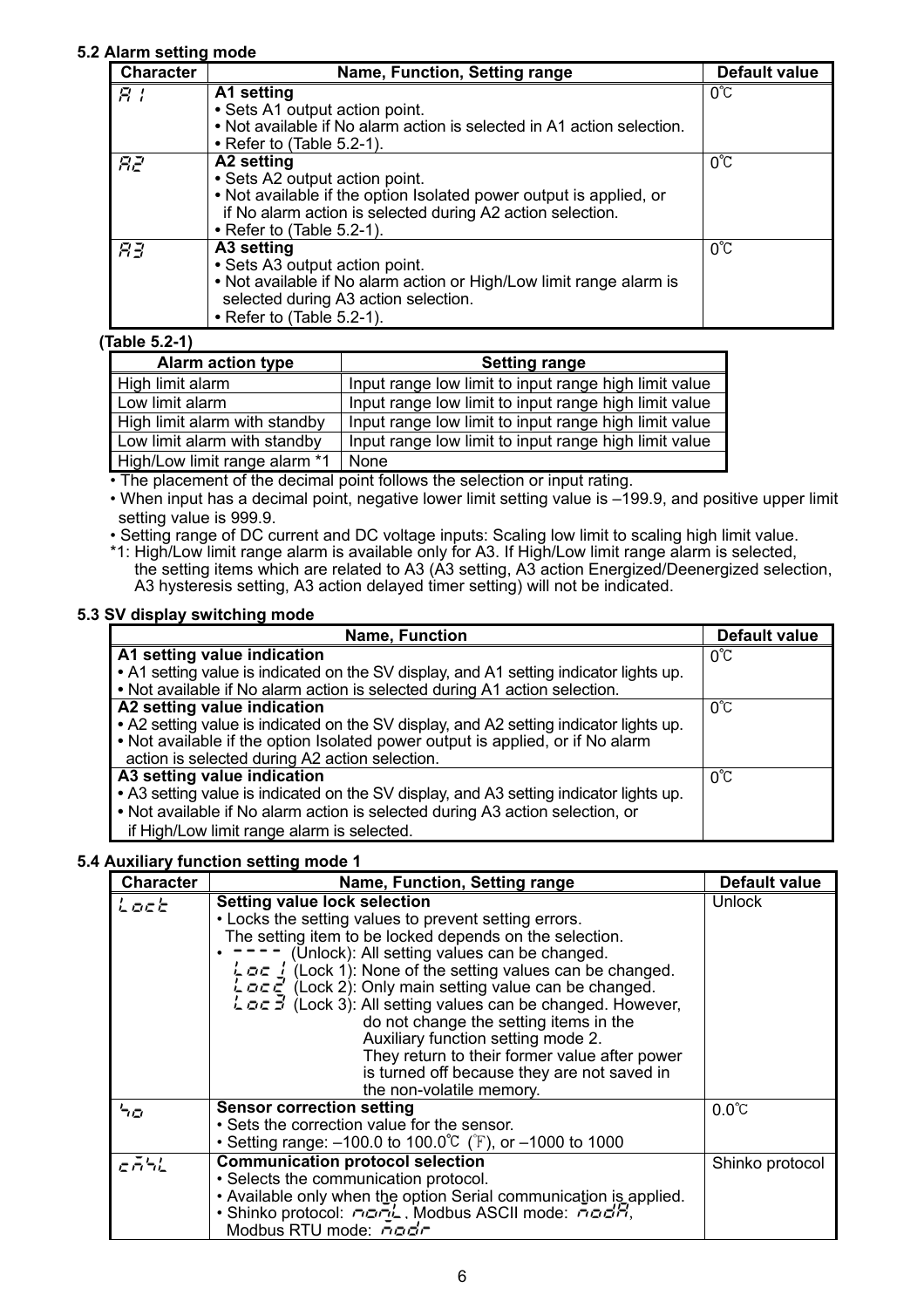| cono | Instrument number setting<br>• Sets the instrument number individually to each instrument when<br>communicating by connecting plural instruments in serial<br>communication.<br>• Available only when the option Serial communication is added.<br>• Setting range: 0 to 95                                                                                      | 0       |
|------|------------------------------------------------------------------------------------------------------------------------------------------------------------------------------------------------------------------------------------------------------------------------------------------------------------------------------------------------------------------|---------|
| cāSP | <b>Communication speed selection</b><br>• Selects a speed to be equal to that of the host computer.<br>• Available only when the option Serial communication is added.<br>• 2400bps: $24$ , 4800bps: $48$ , 9600bps: $95$ , 19200bps: $192$                                                                                                                      | 9600bps |
| caPr | <b>Parity selection</b><br>• Selects the parity.<br>. Not available when the option Serial communication is not added<br>or when Shinko protocol is selected during the Communication<br>protocol selection.<br>• No parity: $\sigma \sigma \sigma \mathcal{E}$ , Even parity: $\mathcal{E} \mathcal{B} \mathcal{E} \sigma$ , Odd parity: $\sigma \sigma \sigma$ | Even    |
| cāsr | <b>Stop bit selection</b><br>• Selects the stop bit.<br>. Not available when the option Serial communication is not added<br>or when Shinko protocol is selected during the Communication<br>protocol selection.<br>• Setting range: 1, 2                                                                                                                        |         |

# **5.5 Auxiliary function setting mode 2**

| <b>Character</b> | Name, Function, Setting range                                                                                                                                                                                                                                                                                                                                                                                                                                                                                                                                                                                                                                                                                                                                                                                                                                                                                                                                                                            | <b>Default value</b>                                                                                                                                                                                                                                                                                                                                                                                                                                                              |
|------------------|----------------------------------------------------------------------------------------------------------------------------------------------------------------------------------------------------------------------------------------------------------------------------------------------------------------------------------------------------------------------------------------------------------------------------------------------------------------------------------------------------------------------------------------------------------------------------------------------------------------------------------------------------------------------------------------------------------------------------------------------------------------------------------------------------------------------------------------------------------------------------------------------------------------------------------------------------------------------------------------------------------|-----------------------------------------------------------------------------------------------------------------------------------------------------------------------------------------------------------------------------------------------------------------------------------------------------------------------------------------------------------------------------------------------------------------------------------------------------------------------------------|
| SEAS             | Input type selection<br>• The input type can be selected from thermocouple (10 types),<br>RTD (2 types). DC current (2 types) and DC voltage (4 types),<br>and the unit °C/°F can be selected as well.<br>. When changing the input from DC voltage to other inputs,<br>remove the sensor connected to this instrument first, then<br>change for the input. If the input is changed with the sensor<br>connected, the input circuit may break.                                                                                                                                                                                                                                                                                                                                                                                                                                                                                                                                                           | K<br>$(-200 \text{ to } 1370^{\circ} \text{C})$                                                                                                                                                                                                                                                                                                                                                                                                                                   |
|                  | С<br>K.<br>$-200$ to 1370℃: $\epsilon$<br>K<br>רזרזרזרז<br>$-199.9$ to 400.0℃: $\epsilon$<br>$-200$ to 1000 ℃ $\cup$<br>J<br>J<br>$\mathsf{R}$<br>0 to 1760 $°C: r$<br>R<br>$\mathbf S$<br>$\mathbf S$<br>0 to 1760 ℃: 5<br>B<br>0 to 1820 $°C$ b<br>B<br>$-200$ to 800 °C $\epsilon$<br>E<br>E<br>$-199.9$ to $400.0^{\circ}$ C: $\sqrt{ }$<br>T<br>$\mathsf T$<br>E<br>$-200$ to 1300 ℃ $-7$<br>N<br>$\mathsf{N}$<br>0 to 1390 ℃: PL 2<br>$PL-II$<br>$PL-II$<br>0 to 2315 $°C: c$<br>C (W/Re5-26)<br>C (W/Re5-26)<br>$-199.9$ to 850.0°C: $P1$<br>Pt100<br>Pt100<br>$-199.9$ to 500.0℃ $L$ PFE<br>JPt100<br>JPt100<br>Pt100<br>$-200$ to 850 °C: $\overline{P1}$<br>Pt100<br>L<br>$-200$ to 500 °C: $LPTC$<br><b>JPt100</b><br>JPt100<br>4 to 20mA DC -1999 to 9999: 420R<br>0 to 20mA DC -1999 to 9999: C2CR<br>18<br>0 to 1V DC $-1999$ to 9999: $\vec{u}$<br>58<br>0 to 5V DC $-1999$ to 9999: $\[\Box\]$<br>58<br>$-1999$ to 9999: $\frac{1}{2}$<br>1 to 5V DC<br>0 to 10V DC -1999 to 9999: 0 IOB | F<br>$-320$ to 2500 F: $\epsilon$<br>FFFFFFFFF<br>$-199.9$ to 750.0 F: $\epsilon$<br>$-320$ to 1800 F: J<br>0 to 3200 F: r<br>0 to 3200 F: 5<br>0 to 3300 F: b<br>$-320$ to 1500 F: $\epsilon$<br>$-199.9$ to 750.0 F: $\sqrt{ }$<br>$-320$ to 2300 F: $\tau$<br>0 to 2500 F. PL 2F<br>F<br>0 to 4200 $\degree$ F: $\subset$<br>$-199.9$ to 999.9 <sup>°</sup> F: $P^{\dagger}$<br>F<br>$-199.9$ to 900.0 F $LPF$<br>$-300$ to 1500 F: $P\Gamma$<br>r-<br>$-300$ to 900 F $L$ PFF |
| SELH             | <b>Scaling high limit setting</b><br>· Sets scaling high limit value.<br>• Available only for DC input<br>• Setting range: Scaling low limit value to input range high limit value                                                                                                                                                                                                                                                                                                                                                                                                                                                                                                                                                                                                                                                                                                                                                                                                                       | 9999                                                                                                                                                                                                                                                                                                                                                                                                                                                                              |
| 5711             | <b>Scaling low limit setting</b><br>· Sets scaling low limit value.<br>• Available only for DC input<br>• Setting range: Input range low limit value to scaling high limit value                                                                                                                                                                                                                                                                                                                                                                                                                                                                                                                                                                                                                                                                                                                                                                                                                         | $-1999$                                                                                                                                                                                                                                                                                                                                                                                                                                                                           |
| đΡ               | Decimal point place selection<br>· Selects decimal point place.<br>• Available only for DC inputs<br>1 digit after decimal point: DDDD<br>• No decimal point: CCCC<br>2 digits after decimal point: DDDD<br>3 digits after decimal point: QOOD                                                                                                                                                                                                                                                                                                                                                                                                                                                                                                                                                                                                                                                                                                                                                           | No decimal<br>point                                                                                                                                                                                                                                                                                                                                                                                                                                                               |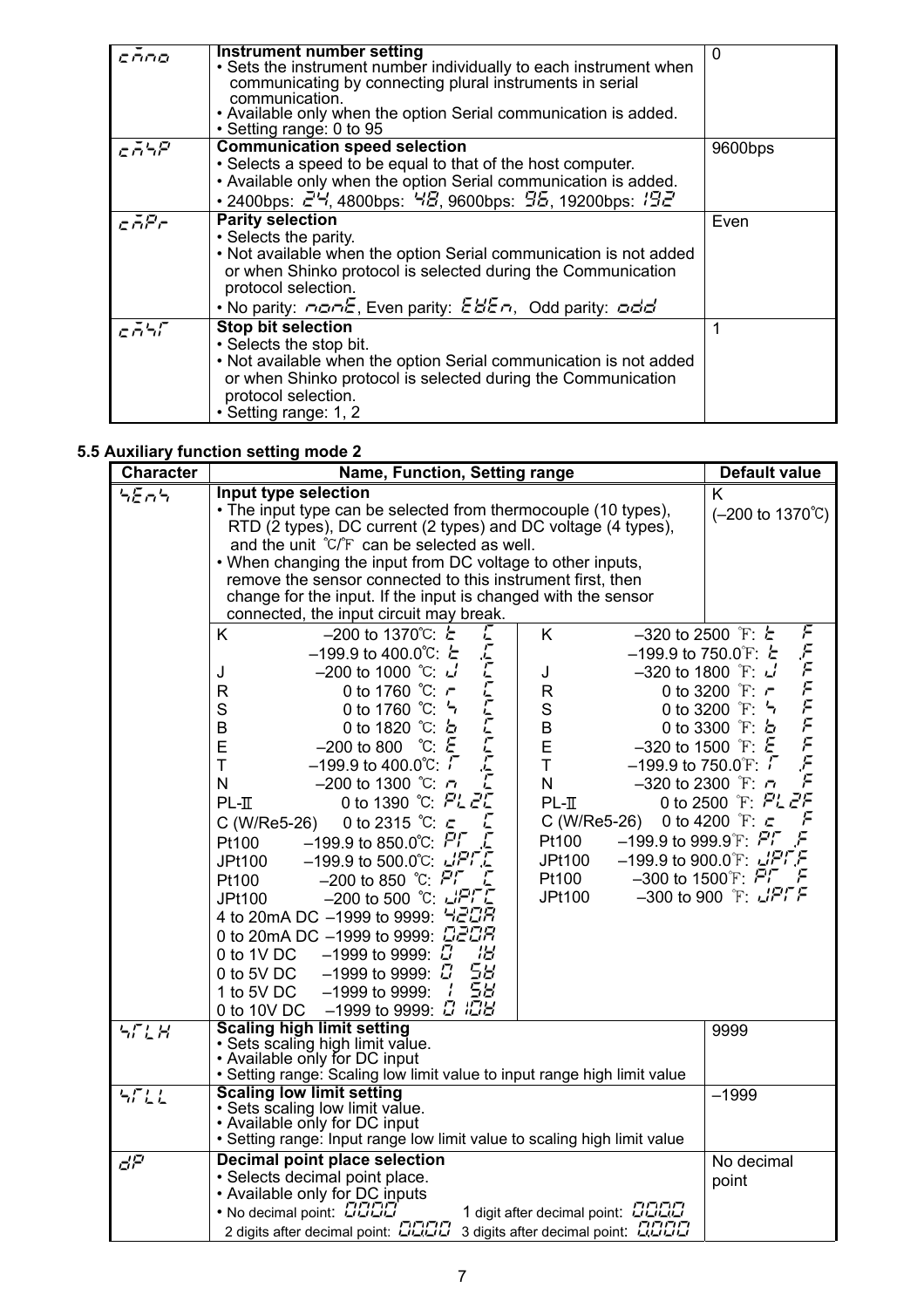| FILT   | PV filter time constant setting                                                      | 0.0 seconds     |
|--------|--------------------------------------------------------------------------------------|-----------------|
|        | • Sets PV filter time constant. (If the value is set too large, it                   |                 |
|        | affects alarm action due to the delay of response)                                   |                 |
|        |                                                                                      |                 |
|        | • Setting range: 0.0 to 10.0 seconds                                                 |                 |
| AL IF  | A1 action selection                                                                  | No alarm action |
|        | • Selects an action for A1.                                                          |                 |
|        | No alarm action:                                                                     |                 |
|        | High limit alarm: H<br>High limit alarm with standby: $H$<br>$\overline{\mathbf{r}}$ |                 |
|        | Low limit alarm with standby: $L$<br>Low limit alarm : $L$<br>ப                      |                 |
| RL 2F  | A2 action selection                                                                  | No alarm action |
|        | • Selects an action for A2.                                                          |                 |
|        | • Not available if the option Isolated power output is added                         |                 |
|        | • Action selection and default value are the same as those of A1                     |                 |
|        | action selection.                                                                    |                 |
| RL 3F  | A3 action selection                                                                  | No alarm action |
|        | • Selects an action for A3.                                                          |                 |
|        | No alarm action:                                                                     |                 |
|        | High limit alarm: $H$                                                                |                 |
|        | Low limit alarm : $L$                                                                |                 |
|        | High limit alarm with standby : $H \tilde{\omega}$                                   |                 |
|        | Low limit alarm with standby : $\frac{1}{2}$                                         |                 |
|        | High/Low limit range alarm : $\overrightarrow{u}$ d                                  |                 |
|        |                                                                                      |                 |
|        | . High/Low limit range alarm is activated depending on A1 and A2                     |                 |
|        | setting values. If both A1 and A2 are turned OFF, A3 is turned ON in                 |                 |
|        | combination with A1 High limit alarm (High limit alarm with standby)                 |                 |
|        | and A2 Low limit alarm (Low limit alarm with standby), or in                         |                 |
|        | combination with A1 Low limit alarm (Low limit alarm with standby)                   |                 |
|        | and A2 High limit alarm (High limit alarm with standby).                             |                 |
|        | . If High/Low limit range alarm is selected, A3 related setting items                |                 |
|        | (A3 setting, A3 action Energized/Deenergized selection, A3                           |                 |
|        | hysteresis setting, A3 action delayed timer setting) are not available.              |                 |
| ន របូគ | A1 action Energized/Deenergized selection                                            | Energized       |
|        | · Selects Energized/Deenergized for A1.                                              |                 |
|        | • Not available if No alarm action is selected in A1 action selection                |                 |
|        | • Energized: nonL Deenergized: r EB5                                                 |                 |
| AZLA   | A2 action Energized/Deenergized selection                                            | Energized       |
|        | • Selects Energized/Deenergized for A2.                                              |                 |
|        | . Not available if the option Isolated power output is added or if No                |                 |
|        | alarm action is selected during A2 action selection                                  |                 |
|        | • Action selection and default value are the same as those of A1                     |                 |
|        | action Energized/Deenergized selection.                                              |                 |
| 83L A  | A3 action Energized/Deenergized selection                                            | Energized       |
|        | • Selects Energized/Deenergized for A3.                                              |                 |
|        | • Not available if No alarm action is selected in A3 action selection                |                 |
|        | or if High/Low limit range alarm is selected.                                        |                 |
|        | • Action selection and default value are the same as those of A1                     |                 |
|        | action Energized/Deenergized selection.                                              |                 |
| я інн  | A1 hysteresis setting                                                                | $1.0^{\circ}$ C |
|        | • Sets hysteresis for A1.                                                            |                 |
|        | • Not available if No alarm action is selected in A1 action selection                |                 |
|        | • Setting range: 0.1 to 100.0°C(°F), or 1 to 1000                                    |                 |
|        |                                                                                      |                 |
| RZHY   | A2 hysteresis setting                                                                | $1.0^{\circ}$ C |
|        | • Sets hysteresis for A2.                                                            |                 |
|        | . Not available if the option Isolated power output is added or if No                |                 |
|        | alarm action is selected during A2 action selection                                  |                 |
|        | • Setting range: 0.1 to $100.0^{\circ}C(F)$ , or 1 to 1000                           |                 |
| язны   | A3 hysteresis setting                                                                | $1.0^{\circ}$ C |
|        | • Sets hysteresis for A3.                                                            |                 |
|        | . Not available if No alarm action is selected in A3 action selection                |                 |
|        | or if High/Low limit range alarm is selected.                                        |                 |
|        | • Setting range: 0.1 to $100.0^{\circ}$ (F), or 1 to 1000                            |                 |
| 8 IBB  | A1 action delayed timer setting                                                      | 0 seconds       |
|        | . Sets action delayed timer for A1.                                                  |                 |
|        | When setting time has passed after the input enters the alarm                        |                 |
|        | output range, the alarm is activated.                                                |                 |
|        | • Not available if No alarm action is selected in A1 action selection                |                 |
|        | • Setting range: 0 to 9999 seconds                                                   |                 |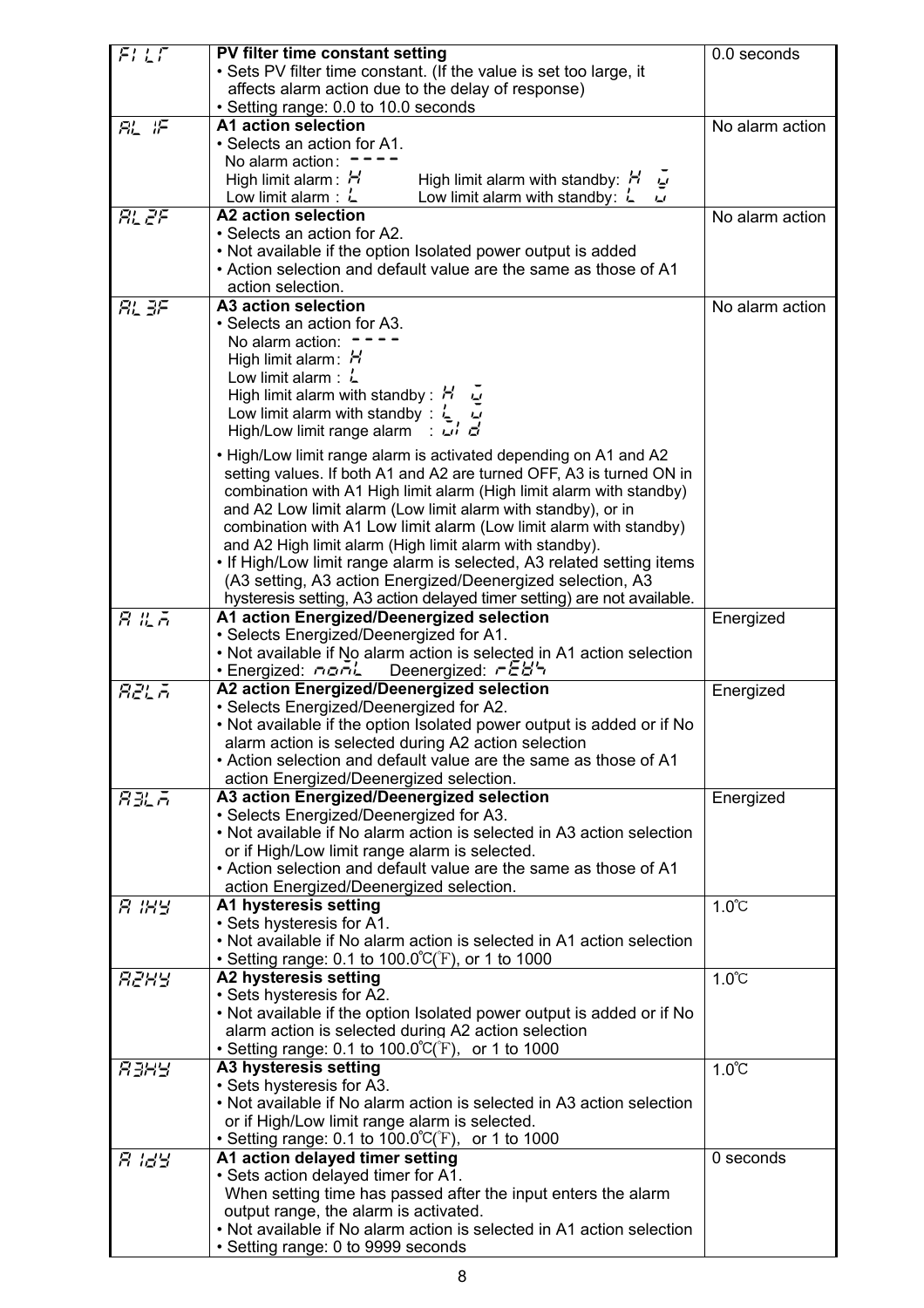| <i>R289</i> | A2 action delayed timer setting                                       |                                                                                      | 0 seconds   |  |  |  |  |
|-------------|-----------------------------------------------------------------------|--------------------------------------------------------------------------------------|-------------|--|--|--|--|
|             | · Sets action delayed timer for A2.                                   |                                                                                      |             |  |  |  |  |
|             |                                                                       | When setting time has passed after the input enters the alarm                        |             |  |  |  |  |
|             | output range, the alarm is activated.                                 |                                                                                      |             |  |  |  |  |
|             | . Not available if the option Isolated power output is added or if No |                                                                                      |             |  |  |  |  |
|             | alarm action is selected during A2 action selection                   |                                                                                      |             |  |  |  |  |
|             | • Setting range: 0 to 9999 seconds                                    |                                                                                      |             |  |  |  |  |
| 8389        | A3 action delayed timer setting                                       |                                                                                      | 0 seconds   |  |  |  |  |
|             | • Sets action delayed timer for A3.                                   |                                                                                      |             |  |  |  |  |
|             |                                                                       | When setting time has passed after the input enters the alarm                        |             |  |  |  |  |
|             | output range, the alarm is activated.                                 |                                                                                      |             |  |  |  |  |
|             |                                                                       | • Not available if No alarm action is selected in A3 action selection                |             |  |  |  |  |
|             |                                                                       | or if High/Low limit range alarm is selected.                                        |             |  |  |  |  |
|             | • Setting range: 0 to 9999 seconds                                    |                                                                                      |             |  |  |  |  |
| $T-LH$      | <b>Transmission output high limit setting</b>                         |                                                                                      | 1370°C      |  |  |  |  |
|             |                                                                       | • Sets the transmission output high limit value.                                     |             |  |  |  |  |
|             | <b>Standard Transmission output:</b>                                  |                                                                                      |             |  |  |  |  |
|             | 4-20mA DC                                                             | Corresponds to the value at 20mA DC output                                           |             |  |  |  |  |
|             | Optional Transmission output:                                         |                                                                                      |             |  |  |  |  |
|             | 0-20mA DC                                                             | Corresponds to the value at 20mA DC output                                           |             |  |  |  |  |
|             | $0-1V$ DC                                                             | Corresponds to the value at 1V DC output                                             |             |  |  |  |  |
|             | 0-5V DC, 1-5V DC                                                      | Corresponds to the value at 5V DC output                                             |             |  |  |  |  |
|             | $0-10V$ DC                                                            | Corresponds to the value at 0V DC output                                             |             |  |  |  |  |
|             |                                                                       | • Setting range: Transmission output low limit value to input range high limit value |             |  |  |  |  |
| $5 - 11$    | <b>Transmission output low limit setting</b>                          |                                                                                      | –200℃       |  |  |  |  |
|             |                                                                       | . Sets the transmission output low limit value.                                      |             |  |  |  |  |
|             | <b>Standard Transmission output:</b>                                  |                                                                                      |             |  |  |  |  |
|             | 4-20mA DC                                                             | Corresponds to the value at 4mA DC output                                            |             |  |  |  |  |
|             | <b>Optional Transmission output:</b>                                  |                                                                                      |             |  |  |  |  |
|             | 0-20mADC                                                              | Corresponds to the value at 0mA DC output                                            |             |  |  |  |  |
|             | 0-1V DC, 0-5V DC                                                      | Corresponds to the value at 0V DC output                                             |             |  |  |  |  |
|             | 0-10V DC                                                              |                                                                                      |             |  |  |  |  |
|             | $1-5V$ DC                                                             | Corresponds to the value at 1V DC output                                             |             |  |  |  |  |
|             |                                                                       | • Setting range: Input range low limit value to transmission output high limit value |             |  |  |  |  |
| Hold        | <b>HOLD function selection</b>                                        |                                                                                      | <b>HOLD</b> |  |  |  |  |
|             |                                                                       | • 3 types of HOLD function can be selected.                                          |             |  |  |  |  |
|             |                                                                       | . Not available if the option Serial communication is added                          |             |  |  |  |  |
|             | [How to use HOLD function]                                            |                                                                                      |             |  |  |  |  |
|             |                                                                       | Connect terminals 14 and 17 to use HOLD function.                                    |             |  |  |  |  |
|             |                                                                       | • HOLD: PV at the given time is held and indicated.                                  |             |  |  |  |  |
|             |                                                                       | • Peak HOLD: The renewed maximum PV is indicated.                                    |             |  |  |  |  |
|             | . Bottom HOLD: The renewed minimum PV is indicated.                   |                                                                                      |             |  |  |  |  |

#### **Sensor correction function**

This corrects the input value from the sensor. When a sensor cannot be set at a location where control is desired, the sensor measuring temperature may deviate from the temperature in the controlled location. When controlling with plural JIR-301-M units, sometimes the measured temperatures (input value) do not concur with the same setting value due to difference in sensor accuracy or dispersion of load capacities. In such a case, the control can be set at the desired temperature by adjusting the input value of sensors.

#### **Energized/Deenergized**

When [alarm action energized] is selected, A1 (A2, A3) output (between terminals 7-8, 9-10, 12-13) is conducted (ON) while A1 (A2, A3) action indicator is lit.

A1 (A2, A3) output is not conducted (OFF) while A1 (A2, A3) action indicator is not lit.

When [alarm action deenergized] is selected, A1 (A2, A3) output (between terminals 7-8, 9-10, 12-13) is not conducted (OFF) while A1 (A2, A3) action indicator is lit.

A1 (A2, A3) output is conducted (ON) while A1 (A2, A3) action indicator is not lit.

**High limit alarm (when Energized is set) High limit alarm (when Deenergized is set)** 



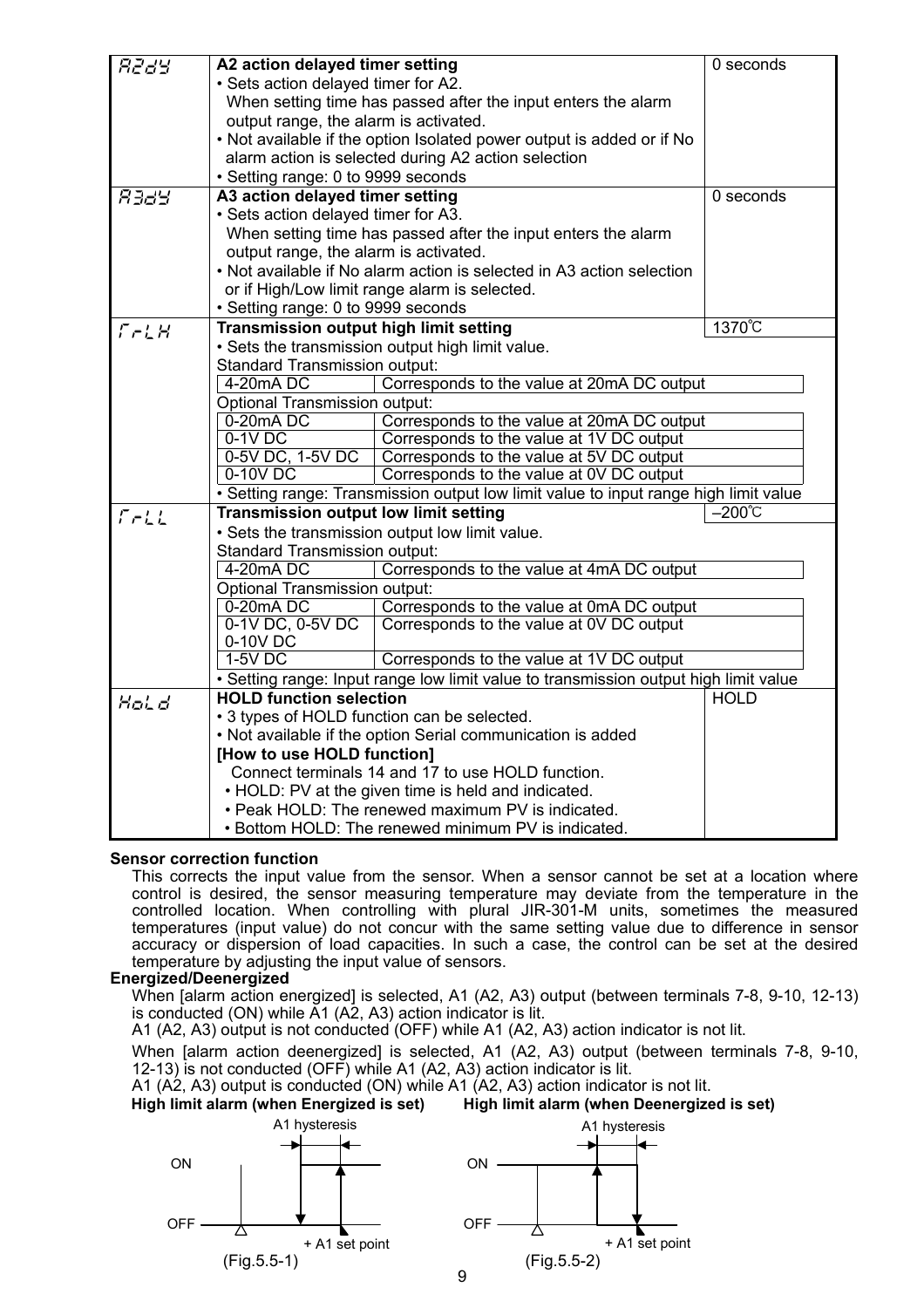# **6. Running**

After the JIR-301-M has been mounted to the control panel and wiring is complete, it can be started in the following manner.

# **(1) Turn the power supply to the JIR-301-M ON.**

Turn the power supply to the JIR-301-M ON.

• For approx. 3s after the power is switched ON, the sensor input character and the temperature unit are indicated on the PV display and input range high limit value is indicated on the SV display. See (Table 5-1).

(If any other value has been set during the Scaling high limit setting, the set value is indicated on the SV display)

During this time, all outputs and LED indicators are in an OFF status.

• After that, input value is indicated on the PV display, and alarm setting value is indicated on the SV display.

# **(2) Input each setting value.**

Input each setting value, referring to "5. Setup".

# **7. Alarm action explanation**

 **7.1 High limit alarm and Low limit alarm action** 





: A1 output terminals between 7 and 8 is connected.

: A1 output terminals between 7 and 8 is connected or disconnected.

**Example 12 in A1 output terminals between 7 and 8 is disconnected.** 

: Standby functions in this section.

Use terminals 9 and 10 for A2 output, and use terminals 12 and 13 for A3 output.

A1, A2 and A3 action indicators turn on when their output terminals are connected, and turn off when their output terminals are disconnected.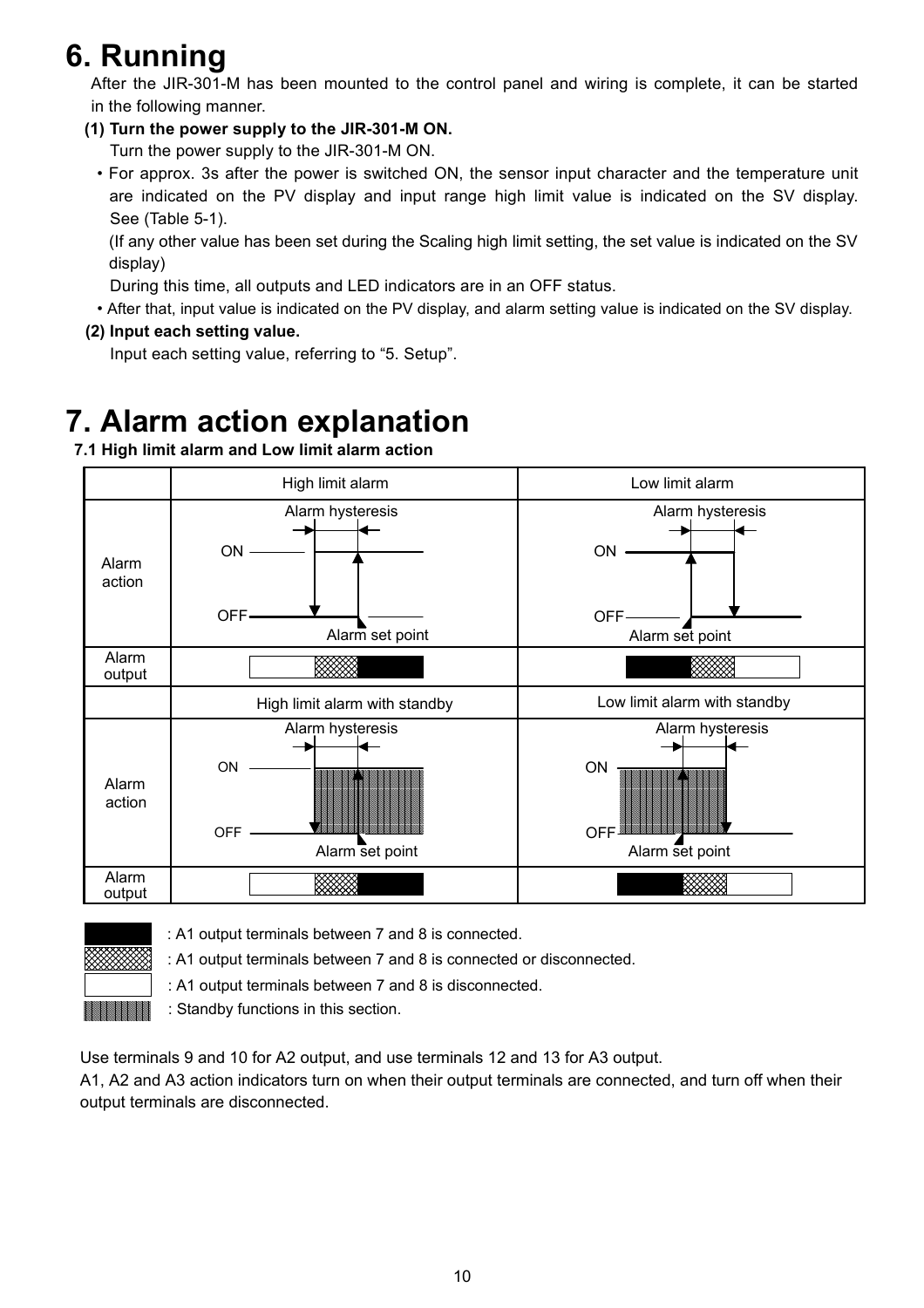# **7.2 High/low limit range alarm action (only for A3)**



A3 High/low limit range alarm is activated depending on the status of A1 and A2 action indicators (when both A1 and A2 are OFF, A3 is ON).

So when standby function, hysteresis and delayed timer for A1 and A2 is set, be careful about the A3 action point.

### **Note**

- If A1 or A2 standby function is selected and while A1 or A2 standby functions, A3 is ON.
- When A1 or A2 hysteresis is increased, A3 ON span is decreased.
- When A1 or A2 delayed timer setting (time) is increased, A3 ON time is increased.
- If A1 or A2 delayed timer (time) is set and while A1 or A2 delayed timer is working, A3 is ON.



: A1 output terminals between 7 and 8 are disconnected, A2 output terminals between 9 and 10 are disconnected and A3 output terminals between 12 and 13 are connected.



 : A1 output terminals between 7 and 8, A2 output terminals between 9 and 10 and A3 output terminals between 12 and 13 are connected or disconnected.



: A1 output terminals between 7 and 8 are connected, A2 output terminals between 9 and 10 are connected and A3 output terminals between 12 and 13 are disconnected.

# **8. Specifications 8.1 Standard specifications**

| <b>Mounting method</b> |                                           | Flush: : Flush                                                                                                                                                     |
|------------------------|-------------------------------------------|--------------------------------------------------------------------------------------------------------------------------------------------------------------------|
| <b>Setting method</b>  |                                           | : Input system using membrane sheet key                                                                                                                            |
| <b>Display</b>         | PV display                                | : Red LED 4 digits, character size 16 x 7.2 mm (H x W)                                                                                                             |
|                        | SV display                                | : Green LED 4 digits, character size 10 x 4.8 mm (H x W)                                                                                                           |
|                        | <b>Accuracy (Setting and Indication):</b> |                                                                                                                                                                    |
|                        |                                           | Thermocouple: Within $\pm$ 0.2% of each input span $\pm$ 1digit, or within $\pm$ 2°C (4°F),<br>whichever is greater                                                |
|                        |                                           | However R, S inputs, 0 to 200 $\degree$ (400 $\degree$ F): Within $\pm 6\degree$ (12 $\degree$ F)                                                                  |
|                        |                                           | B input, 0 to 300°C (600°F): Accuracy is not guaranteed.                                                                                                           |
|                        |                                           | K, J, E, T, N inputs, less than $0^{\circ}C$ (32 $^{\circ}F$ ): Within $\pm 0.4\%$ of each input span                                                              |
|                        |                                           | $±$ 1 digit                                                                                                                                                        |
|                        | RTD.                                      | : Within $\pm$ 0.1% of each input span $\pm$ 1 digit, or                                                                                                           |
|                        |                                           | within $\pm 1^{\circ}C$ (2 $^{\circ}F$ ), whichever is greater                                                                                                     |
|                        | DC current                                | : Within $\pm$ 0.2% of each input span $\pm$ 1 digit                                                                                                               |
|                        | DC voltage                                | : Within $\pm$ 0.2% of each input span $\pm$ 1 digit                                                                                                               |
|                        | Input sampling period                     | $: 0.25$ seconds                                                                                                                                                   |
| <b>Input</b>           |                                           | Thermocouple : K, J, R, S, B, E, T, N, PL-II, C (W/Re5-26) External resistance, $100\Omega$ or less<br>(However, B input: External resistance, $40\Omega$ or less) |
|                        | RTD                                       | : Pt100, JPt100, 3-wire system<br>Allowable input lead wire resistance (10 $\Omega$ or less per wire)                                                              |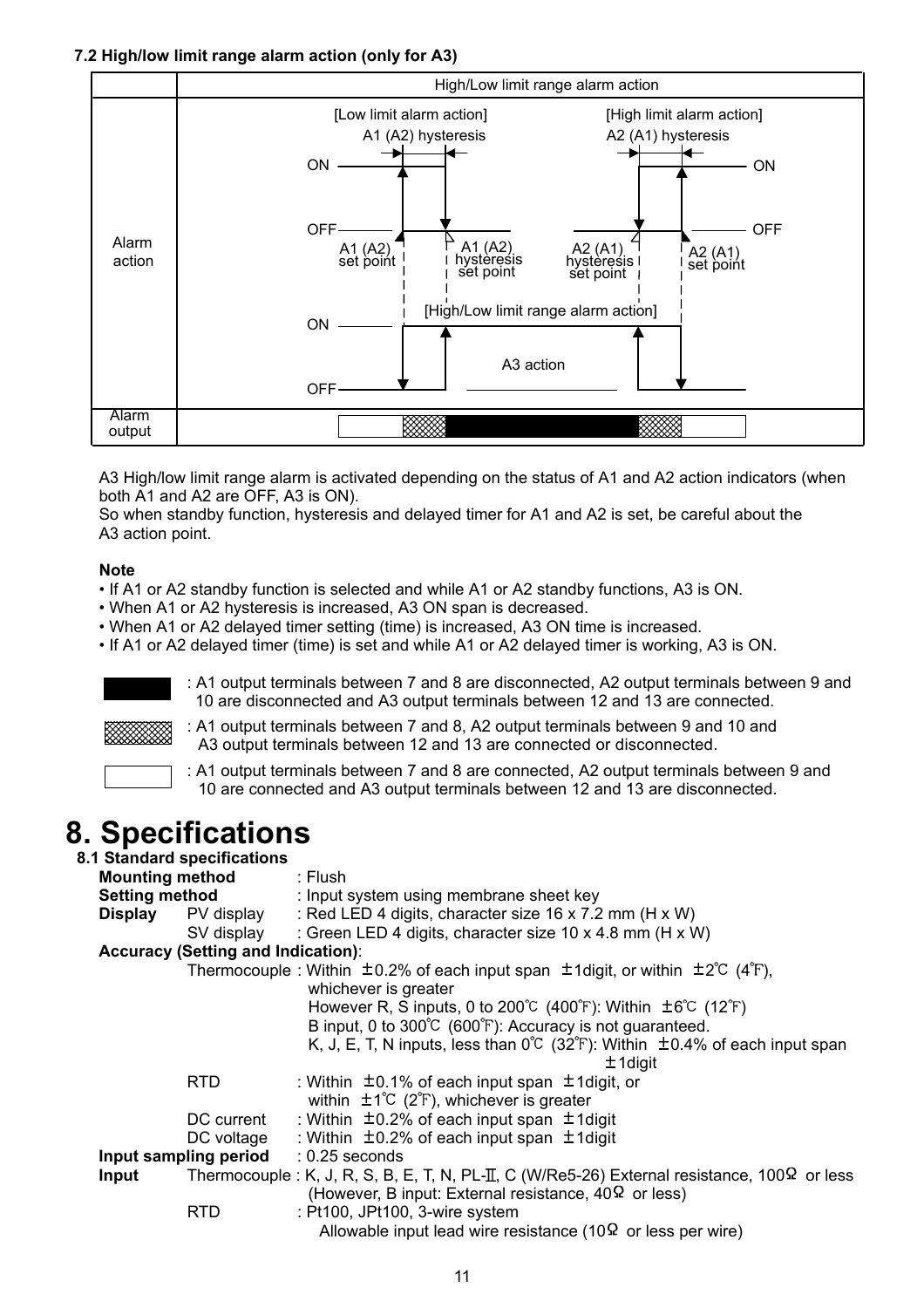- DC current : 0 to 20mA DC, 4 to 20mA DC Input impedance: External shunt resistor  $50\Omega$ Allowable input current (50mA or less)
- DC voltage : 0 to 1V DC Input impedance (1M $\Omega$  or greater) Allowable input voltage (5V or less) Allowable signal source resistance ( $2k\Omega$  or less)
	- : 0 to 5V DC, 1 to 5V DC, 0 to 10V DC Input impedance (100k $\Omega$  or greater) Allowable input voltage (15V or less) Allowable signal source resistance (100 $\Omega$  or less)

#### **A1, A2 output**

The alarm action point is set by the absolute value.

 If the input exceeds the action point, alarm output turns on or off corresponding to the alarm type and Energized/Deenergized selection.

|                   | alami type and Life(gized/Decricigized sciection.          |
|-------------------|------------------------------------------------------------|
| Action            | : ON/OFF action                                            |
| <b>Hysteresis</b> | : 0.1 to $100.0^{\circ}$ ( $\check{r}$ ), or 1 to $1000$   |
|                   | (The placement of the decimal point follows the selection) |
| Output            | : Relay contact 1a                                         |
|                   | Control capacity, 3A 250V AC (resistive load)              |
|                   | Electric life, 100,000 times                               |

**A3 output** The alarm action point is set by the absolute value.

 If the input exceeds the action point, the alarm output turns on or off corresponding to the alarm type and Energized/Deenergized selection.

 The alarm action can be selected from a choice of: No alarm action, High limit alarm, Low limit alarm, High limit alarm with standby, Low limit alarm with standby and High/Low limit range alarm.

 However, High/Low limit range alarm can be selected when A1 High limit alarm (High limit alarm with standby) and A2 Low limit alarm (Low limit alarm with standby) are combined, or when A1 Low limit alarm (Low limit alarm with standby) and A2 High limit alarm (High limit alarm with standby) are combined.

Action : ON/OFF action Hysteresis :  $0.1$  to  $100.0^{\circ}$  ( $\check{r}$ ), or 1 to  $1000$  (The placement of the decimal point follows the selection) Output : Relay contact 1a Control capacity, 3A 250V AC (resistive load) Electric life, 100,000 times

#### **Transmission output**

 The input value is converted in analog every 0.25 seconds, and it is outputted in DC current. (When using the transmission output as an input for other instruments, check that the input impedance of these instruments is smaller than the maximum load resistance of the transmission output.)

Resolution : 1/12000

DC current : 4 to 20mA DC (load resistance, max.  $500\Omega$ )

Output accuracy: Within  $\pm$ 0.3% of output span

**Power supply**: 100 to 240V AC 50/60Hz, 24V AC/DC 50/60Hz

#### **Allowable voltage fluctuation range**

100 to 240V AC : 85 to 264V AC 24V AC/DC : 20 to 28V AC/DC

# **Power consumption**: Approx. 10VA

**Circuit isolation configuration**



**Isolation resistance** : 10M<sup>Ω</sup> or greater at 500V DC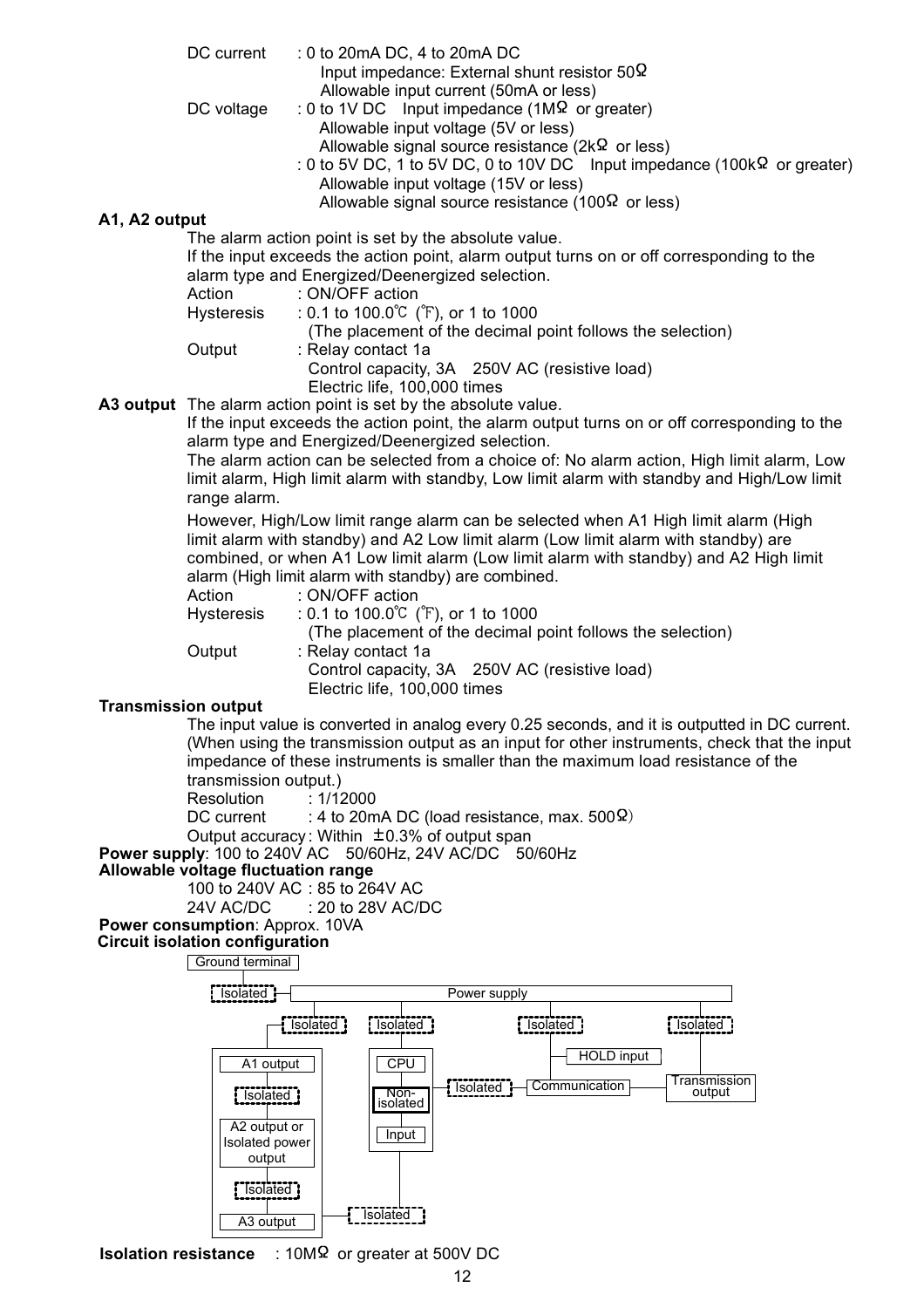| <b>Dielectric strength</b> | : 1.5kV AC for 1 minute between input terminal and ground terminal                                                    |
|----------------------------|-----------------------------------------------------------------------------------------------------------------------|
|                            | 1.5kV AC for 1 minute between input terminal and power terminal                                                       |
|                            | 1.5kV AC for 1 minute between power terminal and ground terminal                                                      |
|                            | 1.5kV AC for 1 minute between output terminal and ground terminal                                                     |
|                            | 1.5kV AC for 1 minute between output terminal and power terminal                                                      |
|                            | Output terminal comprises A1, A2 and A3 output terminals, transmission<br>output terminal and communication terminal. |
|                            | Ambient temperature : 0 to $50^{\circ}$ C (32 to 122 $^{\circ}$ F)                                                    |
| <b>Ambient humidity</b>    | : 35 to 85%RH (non-condensing)                                                                                        |
| Weight                     | : Approx. $300g$                                                                                                      |
| <b>External dimension</b>  | : $96 \times 48 \times 100$ mm (W x H x D)                                                                            |
| <b>Material</b>            | : Flame resistant resin (Case)                                                                                        |
| Color                      | : Light gray (Case)                                                                                                   |
| <b>Attached function</b>   |                                                                                                                       |
| [Setting value lock]       |                                                                                                                       |
| [Sensor correction]        |                                                                                                                       |
| [Input abnormality]        |                                                                                                                       |
| Indication                 | Contante                                                                                                              |

| Indication        | Contents                                                                          |
|-------------------|-----------------------------------------------------------------------------------|
| Flashes           | Overscale<br>If the input value exceeds the indication range high limit value.    |
| Flashes $[- - -]$ | Underscale<br>If the input value goes under the indication range low limit value. |

### **Thermocouple and RTD inputs**

| Input        | Input range                                       | Indication range                     |
|--------------|---------------------------------------------------|--------------------------------------|
| K, T         | $-199.9$ to $400.0^{\circ}$ C                     | $-199.9$ to $450.0^{\circ}$ C        |
|              | $-199.9$ to $750.0$ <sup>°</sup> F                | $-199.9$ to 850.0 $F$                |
| K            | $-200$ to 1370 $°C$                               | $-250$ to 1420°C                     |
|              | $-320$ to 2500 $\mathrm{F}$                       | $-370$ to 2550 $\mathrm{F}$          |
| J            | $-200$ to 1000°C                                  | $-250$ to 1050°C                     |
|              | $-320$ to 1800 $\rm F$                            | $-370$ to 1850 $F$                   |
| R, S         | 0 to $1760^{\circ}$ C                             | $-50$ to 18 $\overline{10^{\circ}C}$ |
|              | 0 to $3200^{\circ}$ F                             | $-50$ to 3250 $F$                    |
| B            | 0 to $1820^{\circ}$                               | $-50$ to 1870℃                       |
|              | 0 to 3300 F                                       | $-50$ to 3350 $\mathrm{F}$           |
| Е            | $-200$ to $800^{\circ}$ C                         | $-250$ to 850 $\overline{C}$         |
|              | $-320$ to $1500$ <sup>°</sup> F                   | $-370$ to 1550 $\mathrm{F}$          |
| N            | $-200$ to 1300 $\degree$ C                        | $-250$ to 1350°C                     |
|              | $-320$ to 2300 $F$                                | $-370$ to 2350 $F$                   |
| $PL-II$      | 0 to 1390°C                                       | $-50$ to 1440℃                       |
|              | 0 to $2500$ <sup><math>\textdegree</math></sup> F | $-50$ to 2550 $\mathrm{F}$           |
| C (W/Re5-26) | 0 to 2315℃                                        | $-50$ to 2365 $°C$                   |
|              | 0 to 4200°F                                       | $-50$ to 4250 $\mathrm{F}$           |
|              | $-199.9$ to 850.0°C                               | $-199.9$ to $900.0^{\circ}$ C        |
| Pt100        | $-200$ to 850°C                                   | $-210$ to $900^{\circ}$ C            |
|              | $-199.9$ to $999.9$ <sup>°</sup> F                | $-199.9$ to $999.9$ <sup>T</sup>     |
|              | $-300$ to 1500 $\rm F$                            | $-318$ to $1600$ <sup>°</sup> F      |
|              | -199.9 to 500.0℃                                  | $-199.9$ to 550.0°C                  |
| JPt100       | $-200$ to $500^{\circ}$ C                         | $-206$ to 550°C                      |
|              | $-199.9$ to $900.0$ <sup>°</sup> F                | $-199.9$ to 999.9 F                  |
|              | $-300$ to $900^{\circ}$ F                         | $-312$ to $1000$ <sup>°</sup> F      |

#### **DC current and voltage inputs**

If input value exceeds Indication range high limit value, PV display flashes  $10^{-7}$ , and if input value goes under the Indication range low limit value, the PV display flashes " $- - -$ ".

**Indication range** : [Scaling low limit value – Scaling span x 1%] to [Scaling high limit value +Scaling span x 10%]

(If the input value is out of the range –1999 to 9999, the PV display flashes  $\overline{ }$   $\overline{ }$  " or "  $\overline{ }$   $\overline{ }$   $\overline{ }$   $\overline{ }$   $\overline{ }$   $\overline{ }$   $\overline{ }$   $\overline{ }$   $\overline{ }$   $\overline{ }$   $\overline{ }$   $\overline{ }$   $\overline{ }$   $\overline{ }$   $\overline{ }$   $\overline{ }$   $\overline{ }$   $\overline{ }$   $\overline{ }$   $\overline{ }$   $\overline{ }$   $\overline{ }$   $\overline{ }$   $\overline{ }$   $\overline{ }$ 

**DC input disconnection**: When DC input is disconnected, PV display flashes "<sub>---</sub>" for 4 to 20mA DC and 1 to 5V DC inputs, and " The 0 to 1V DC input. For 0 to 20mA DC, 0 to 5V DC and 0 to 10V DC inputs, the PV display indicates the corresponding value with which 0mA or 0V is inputted.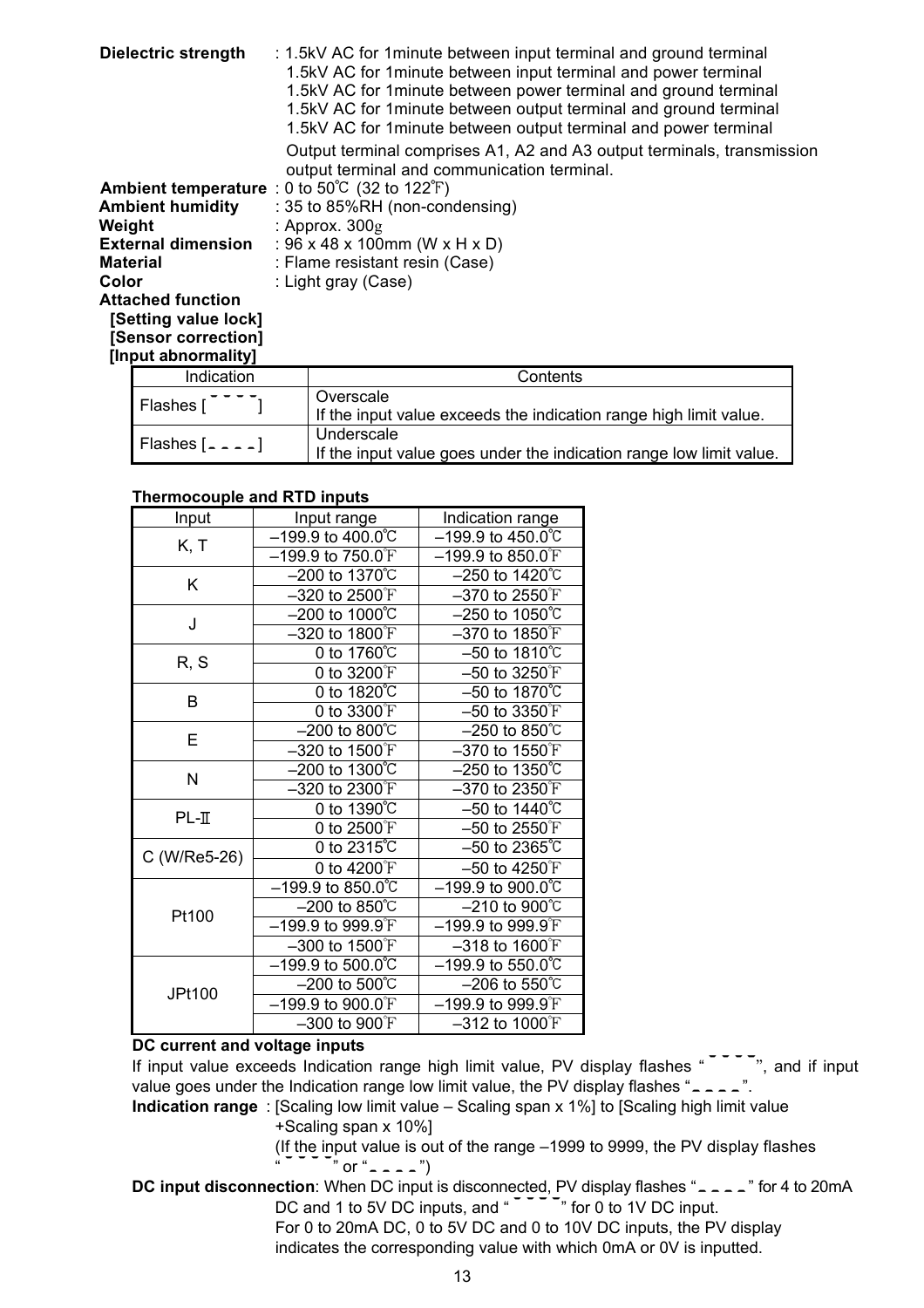# **[Burnout]**

When the thermocouple or RTD input is burnt out, PV display flashes " $\frac{1}{2}$ " =  $\frac{1}{2}$ ".

### **[Self-diagnosis]**

The CPU is monitored by a watchdog timer, and when any abnormal status is found on the CPU, the JIR-301-M is switched to warm-up status.

### **[Automatic cold junction temperature compensation] (Only thermocouple input type)**

This detects the temperature at the connecting terminal between the thermocouple and the instrument, and always keeps it set to the same status as when the reference junction is located at  $0^{\circ}$  (32 $^{\circ}$ F).

### **[Power failure countermeasure]**

The setting data is backed up in the non-volatile IC memory.

### **[Warm-up indication]**

After the power supply to the instrument is turned on, the sensor input character and temperature unit are indicated on the PV display and rated scale high limit value is indicated on the SV display for 3 seconds.

For DC current and voltage inputs, the scaling high limit value is indicated.

### **[HOLD function]**

The following HOLD functions can be selected by keypad.

HOLD : By connecting terminals 14 and 17, PV at that time is being held and indicated.

Peak HOLD : By connecting terminals 14 and 17, the renewed maximum PV is indicated. Bottom HOLD: By connecting terminals 14 and 17, the renewed minimum PV is indicated.

#### **Dust-proof/Drip-proof**: IP66 (only for front part) Accessories **by**

| Accessories | : Screw type mounting bracket 1 set |                                       |
|-------------|-------------------------------------|---------------------------------------|
|             | Instruction manual                  | 1 copy                                |
|             | Unit label                          | 1 label                               |
|             | Terminal cover                      | 1 piece (When the option TC is added) |
|             |                                     |                                       |

### **8.2 Optional specifications**

### **Specified transmission output (Option code: TA, TV)**

The input value is converted in analog every 0.25 seconds, and it is outputted in DC current or voltage.

Resolution : 1/12000

Output accuracy: Within  $\pm 0.3$ % of output span

DC current : 0 to 20mA DC (load resistance, max.  $500\Omega$ )

- DC voltage : 0 to 1V DC (load resistance, min.  $100k\Omega$ )
	- 0 to 5V DC (load resistance, min. 500 $k\Omega$ )
	- 1 to 5V DC (load resistance, min. 500 $k\Omega$ )
	- 0 to 10V DC (load resistance, min.  $1\text{M}\Omega$ )

### **Serial communication (Option code: C5)**

When this option is added, HOLD function is not available.

The following operations can be carried out from the external computer.

- (1) Reading and setting of the various setting values
- (2) Reading of the input value and action status

(3) Change of the functions

| (3) Unange of the functions                                            |                 |                                                                  |                   |                                                                        |
|------------------------------------------------------------------------|-----------------|------------------------------------------------------------------|-------------------|------------------------------------------------------------------------|
| Communication interface                                                |                 | : Based on EIA RS-485                                            |                   |                                                                        |
| Communication method                                                   |                 | : Half-duplex communication start stop synchronous               |                   |                                                                        |
| Communication speed                                                    |                 |                                                                  |                   | : 2400, 4800, 9600, 19200bps (Selectable by keypad) (Default: 9600bps) |
| Parity                                                                 |                 | : Even, Odd and No parity (Selectable by keypad) (Default: Even) |                   |                                                                        |
| Stop bit                                                               |                 | : 1, 2 (Selectable by keypad) (Default: 1)                       |                   |                                                                        |
| Communication protocol                                                 |                 |                                                                  |                   | : Shinko protocol, Modbus RTU, Modbus ASCII (Selectable by keypad)     |
| Connectable number of units: Maximum 31 units to 1 host computer       |                 |                                                                  |                   |                                                                        |
| Communication error detection: Double detection by parity and checksum |                 |                                                                  |                   |                                                                        |
| Data format:                                                           |                 |                                                                  |                   |                                                                        |
| Communication<br>protocol.                                             | Shinko protocol | Modbus ASCII                                                     | <b>Modbus RTU</b> |                                                                        |

| Dala IVIIIIal. |              |  |  |
|----------------|--------------|--|--|
|                | Communicatio |  |  |

| COMMUNICATION<br>protocol | Shinko protocol | Modbus ASCII     | Modbus RTU     |
|---------------------------|-----------------|------------------|----------------|
| Start bit                 |                 |                  |                |
| Data bit                  |                 |                  |                |
| Parity                    | Even            | Selection (Even) | Selection (No) |
| Stop bit                  |                 | Selection (1)    | Selection (1)  |
|                           |                 |                  |                |

Data bit is automatically selected upon selecting the communication protocol. ( ): Basic setting value

**Note: When Shinko communication converter IF-300-C5 is used, Modbus protocol is not available.**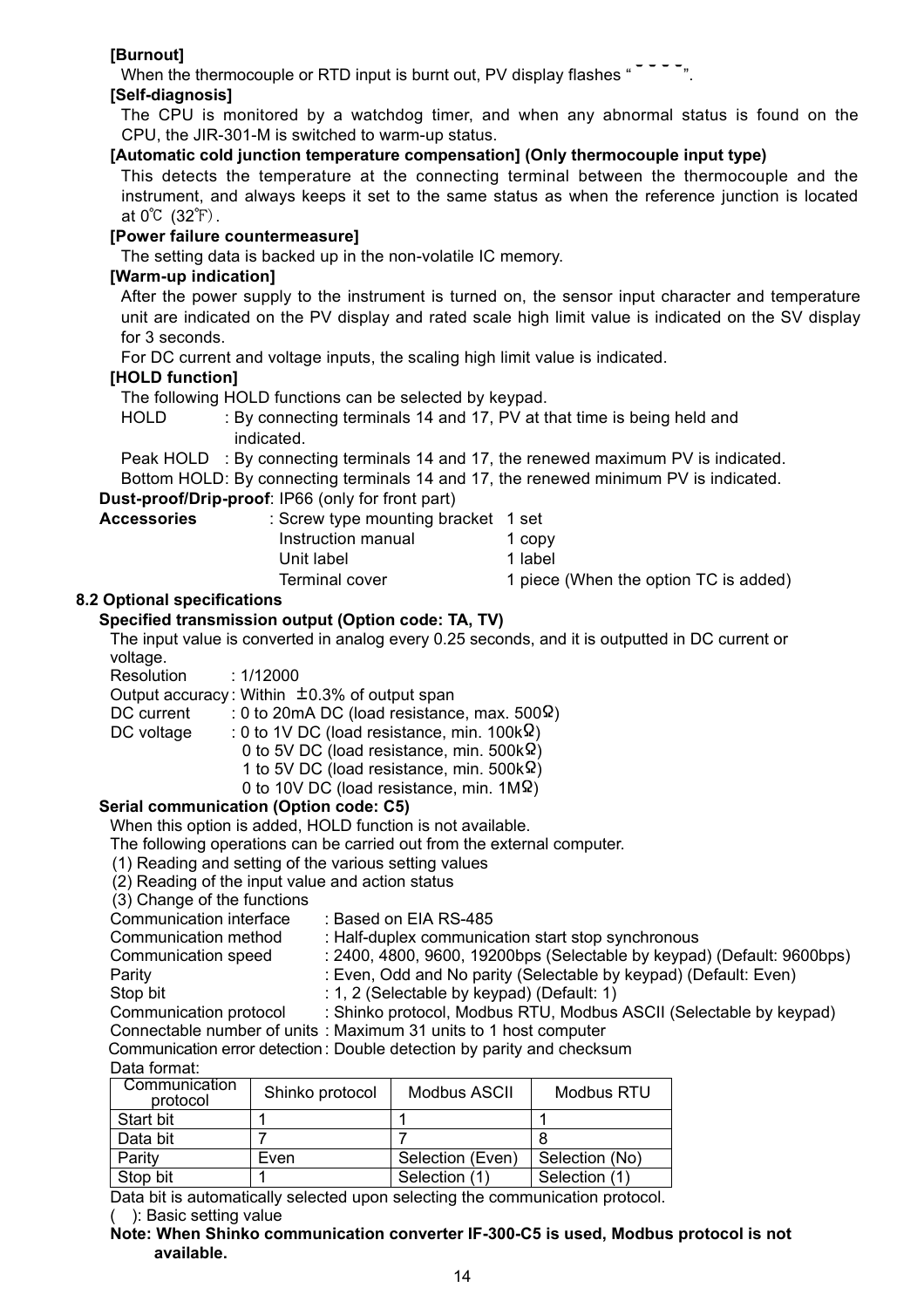## **Isolated power output (Option code: P24)**

If this option is added, [A2] cannot be added. Output voltage  $\therefore$  24 ± 3V DC (When load current is 30mA) Ripple voltage : Within 200mV (When load current is 30mA) Maximum load current: 30mA

# **Color Black (Option code: BK)**

Front panel frame and case: Black

**Terminal cover (Option code: TC)**  Electrical shock protection terminal cover

# **9. Troubleshooting**

If any malfunctions occur, refer to the following items after checking the power supply to the JIR-301-M.

| Problem                         | <b>Presumed cause and solution</b>                                                                                                                     |
|---------------------------------|--------------------------------------------------------------------------------------------------------------------------------------------------------|
|                                 | • Thermocouple, RTD or DC voltage (0 to 1V DC) input sensor is                                                                                         |
| ] is flashing on the PV         | burnt out.                                                                                                                                             |
| display.                        | Change each sensor.                                                                                                                                    |
|                                 | How to check whether the sensor is burnt out                                                                                                           |
|                                 | [Thermocouple]                                                                                                                                         |
|                                 | If the input terminal of the instrument is shorted, and if nearby                                                                                      |
|                                 | room temperature is indicated, the instrument is likely to be                                                                                          |
|                                 | operating normally, however the sensor may be burnt out.                                                                                               |
|                                 | [RTD]                                                                                                                                                  |
|                                 | If approx. $100\Omega$ of resistance is connected to the input terminals                                                                               |
|                                 | between A-B of the instrument and between B-B is shorted, then<br>if approximate $0^{\circ}C$ (32 $^{\circ}F$ ) is indicated, the instrument normal is |
|                                 | likely to be operating normally, however the sensor may be burnt                                                                                       |
|                                 | out.                                                                                                                                                   |
|                                 | [DC voltage (0 to 1V DC)]                                                                                                                              |
|                                 | If the input terminal of the instrument is shorted, and if scaling low                                                                                 |
|                                 | limit value is indicated, the instrument is likely to be operating                                                                                     |
|                                 | normally, however the signal wire may be disconnected.                                                                                                 |
|                                 | • Check whether the input terminals of thermocouple, RTD or DC                                                                                         |
|                                 | voltage (0 to 1V DC) are securely mounted to the instrument input                                                                                      |
|                                 | terminals.                                                                                                                                             |
|                                 | Ensure that the sensor terminals are securely connected to the                                                                                         |
|                                 | instrument input terminals.                                                                                                                            |
| $[- - -]$ is flashing on the PV | • Check whether input signal source for DC voltage (1 to 5V DC) or                                                                                     |
| display.                        | DC current (4 to 20mA DC) is disconnected.                                                                                                             |
|                                 | How to check whether the input signal wire is disconnected                                                                                             |
|                                 | [DC voltage (1 to 5V DC)]                                                                                                                              |
|                                 | If the input to the input terminals of the instrument is 1V DC and if                                                                                  |
|                                 | scaling low limit value is indicated, the instrument is likely to be                                                                                   |
|                                 | operating normally, however the signal wire may be disconnected.                                                                                       |
|                                 | [DC current (4 to 20mA DC)]<br>If the input to the input terminals of the instrument is 4mA DC and                                                     |
|                                 | scaling low limit value is indicated, the instrument is likely to be                                                                                   |
|                                 | operating normally, however the signal wire may be disconnected.                                                                                       |
|                                 | • Check whether the input signal wire for DC voltage (1 to 5V DC) or                                                                                   |
|                                 | DC current (4 to 20mA DC) is securely connected to the instrument                                                                                      |
|                                 | input terminals.                                                                                                                                       |
|                                 | Ensure that the input signal wire is securely connected to the                                                                                         |
|                                 | instrument input terminals.                                                                                                                            |
|                                 | • Check whether the polarity of thermocouple or compensating lead                                                                                      |
|                                 | wire is correct.                                                                                                                                       |
|                                 | Check whether codes (A, B, B) of the RTD agree with the                                                                                                |
|                                 | instrument terminals.                                                                                                                                  |
|                                 | Ensure that they are wired properly.                                                                                                                   |